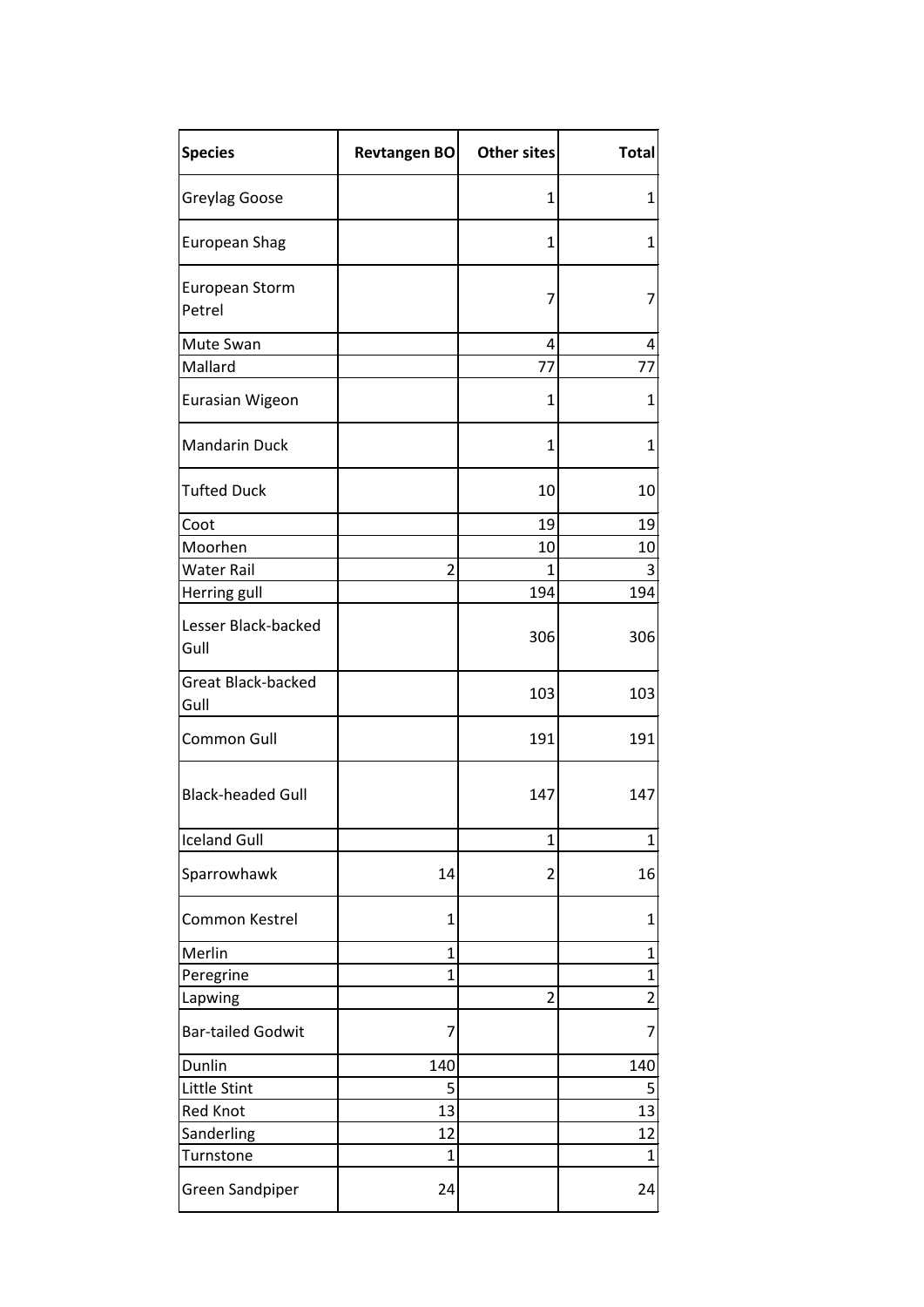| <b>Common Ringed</b><br>Plover      | 3            |                | 3              |
|-------------------------------------|--------------|----------------|----------------|
| Oystercatcher                       |              | $\mathbf{1}$   | 1              |
| Woodcock                            | 5            |                | 5              |
| <b>Great Snipe</b>                  |              | 9              | 9              |
| <b>Common Snipe</b>                 | 5            | 1              | 6              |
| Wood Pigeon                         | 6            |                | 6              |
| <b>Feral Pigeon</b>                 | 1            |                | 1              |
| <b>Stock Dove</b>                   | $\mathbf{1}$ |                | $\mathbf{1}$   |
| <b>Collared Dove</b>                | 46           |                | 46             |
| <b>Oriental Turtle Dove</b>         | 1            |                | 1              |
| Tengmalm's Owl                      | 1            |                | 1              |
| <b>Tawny Owl</b>                    |              | 2              | 2              |
| Eurasian Eagle Owl                  |              | 1              | 1              |
| <b>Black Woodpecker</b>             | 1            |                | 1              |
| <b>Great Spotted</b><br>woodpecker  | 4            | 1              | 5              |
| <b>Lesser Spotted</b><br>Woodpecker | 1            |                | 1              |
| Wryneck                             | 3            |                | 3              |
| Alder flycatcher                    |              | $\overline{1}$ | 1              |
| Skylark                             | 1            |                | $\overline{1}$ |
| <b>Sand Martin</b>                  | 45           |                | 45             |
| <b>Barn Swallow</b>                 | 53           |                | 53             |
| Rock Pipit                          |              | 1              | 1              |
| <b>Tree Pipit</b>                   | 149          |                | 149            |
| Olive-backed Pipit                  | 2            |                | 2              |
| <b>Meadow Pipit</b>                 | 805          | 3              | 808            |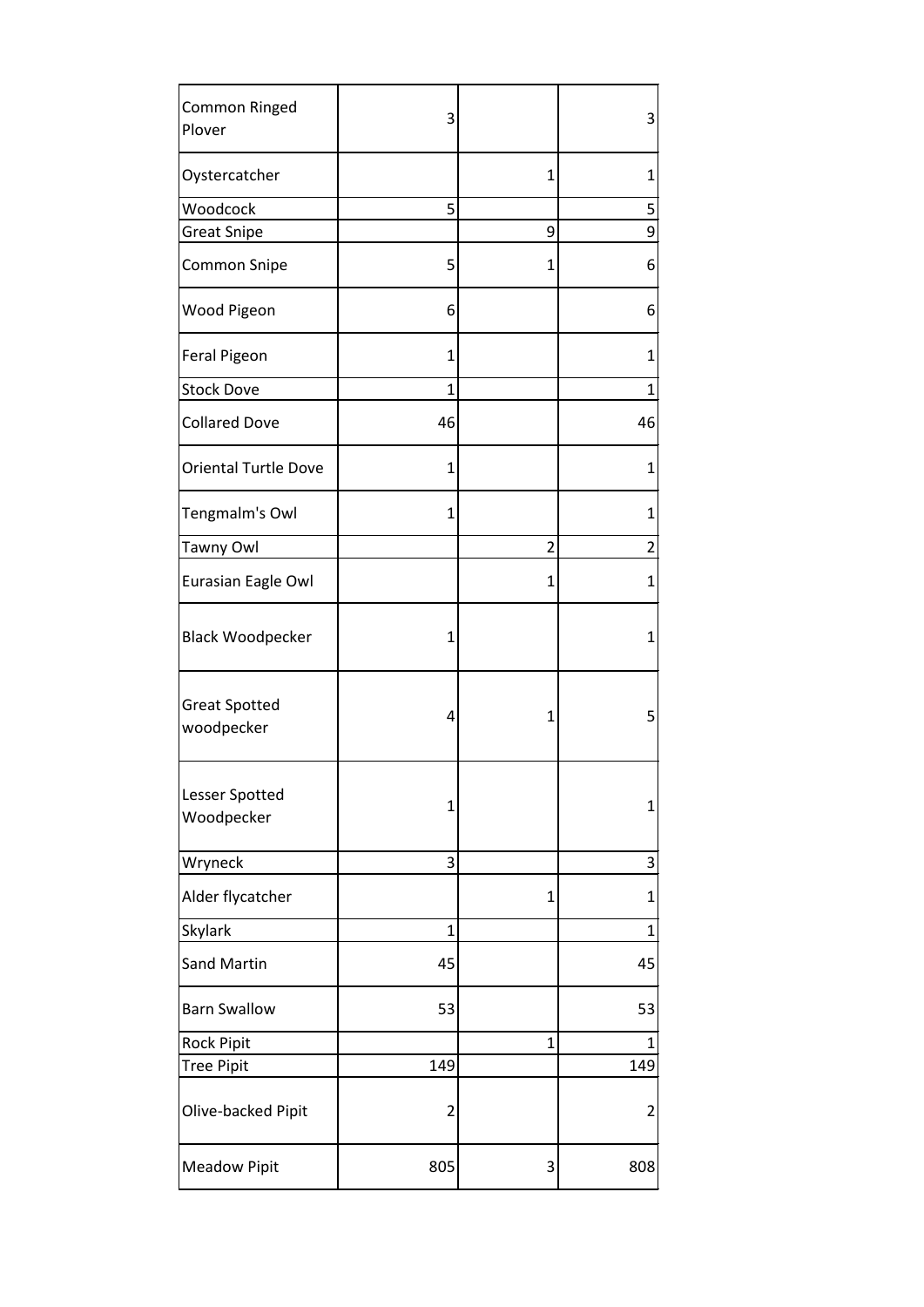| White Wagtail               | 28             |                | 28  |
|-----------------------------|----------------|----------------|-----|
| Pied Wagtail                | 1              |                | 1   |
| <b>Grey Wagtail</b>         | 92             |                | 92  |
| Wren                        | 215            | 3              | 218 |
| <b>Bohemian Waxwing</b>     | 45             | 100            | 145 |
| Dunnock                     | 26             | 3              | 29  |
| Robin                       | 380            | 7              | 387 |
| Redstart                    | 44             |                | 44  |
| <b>Black Redstart</b>       | 1              |                | 1   |
| Thrush Nightingale          | 1              |                | 1   |
| Bluethroat                  | $\overline{2}$ | $\overline{2}$ | 4   |
| Whinchat                    | 4              |                | 4   |
| Northern Wheatear           | 29             |                | 29  |
| <b>Greenland Wheatear</b>   | 11             |                | 11  |
| Song Thrush                 | 113            |                | 113 |
| Redwing                     | 219            | 5              | 224 |
| Fieldfare                   | 195            | 11             | 206 |
| Blackbird                   | 248            | 34             | 282 |
| <b>Ring Ouzel</b>           | 1              |                | 1   |
| <b>Icterine Warbler</b>     | 1              |                | 1   |
| Blackcap                    | 561            | 3              | 564 |
| Common<br>Whitethroat       | 61             |                | 61  |
| Lesser Whitethroat          | 19             |                | 19  |
| Garden Warbler              | 137            |                | 137 |
| <b>Barred Warbler</b>       | 2              |                | 2   |
| Grasshopper Warbler         | 12             |                | 12  |
| <b>Reed Warbler</b>         | 36             |                | 36  |
| <b>Blyth's Reed Warbler</b> | 2              |                | 2   |
| Sedge Warbler               | 46             |                | 46  |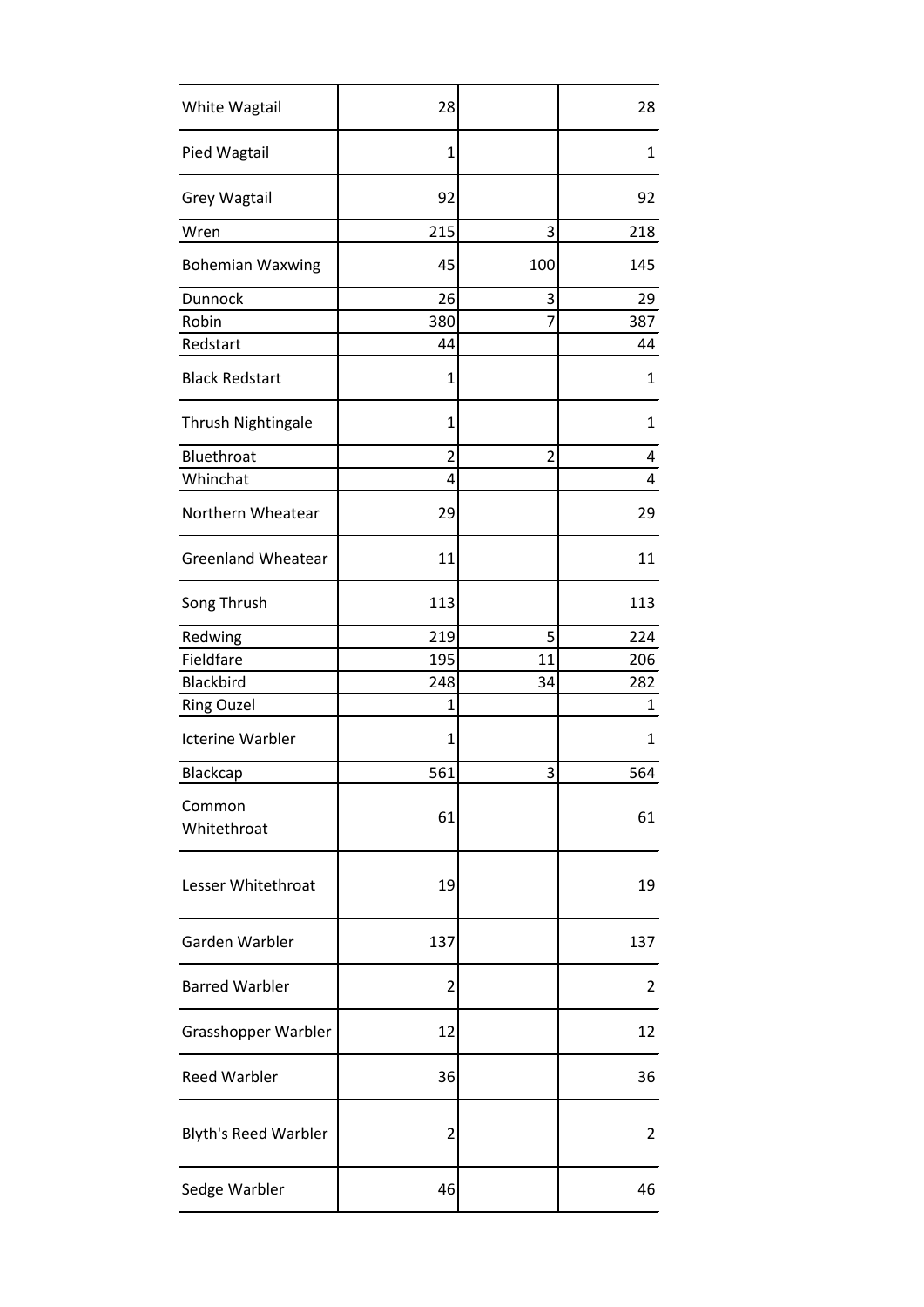| <b>Wood Warbler</b>      | $\overline{c}$ |              | 2                       |
|--------------------------|----------------|--------------|-------------------------|
| <b>Willow Warbler</b>    | 363            | 2            | 365                     |
| Chiffchaff               | 221            | $\mathbf{1}$ | 222                     |
| Siberian Chiffchaff      | 12             |              | 12                      |
| Yellow-browed<br>Warbler | 9              |              | 9                       |
| Goldcrest                | 455            | 1            | 456                     |
| Firecrest                | $\mathbf{1}$   |              | $\mathbf{1}$            |
| Spotted Flycatcher       | 22             |              | 22                      |
| Pied Flycatcher          | 13             |              | 13                      |
| Long-taild Tit           | 408            |              | 408                     |
| <b>Great Tit</b>         | 149            | 256          | 405                     |
| Coal Tit                 | 28             | 2            | 30                      |
| <b>Blue Tit</b>          | 1156           | 132          | 1288                    |
| <b>Eurasian Nuthatch</b> | 3              | 7            | 10                      |
| <b>Tree Creeper</b>      | 15             |              | 15                      |
| Starling                 | 106            | 1            | 107                     |
| <b>House Sparrow</b>     | 355            | 17           | 372                     |
| <b>Tree Sparrow</b>      | 203            | 20           | 223                     |
| Spotted Nutcracker       | $\mathbf 1$    |              | $1\vert$                |
| Eurasian Jay             |                | 1            | $\mathbf 1$             |
| Magpie                   | 5              | 3            | 8                       |
| <b>Hooded Crow</b>       | $\overline{c}$ |              | $\overline{\mathbf{c}}$ |
| Jackdaw                  | $\mathbf{1}$   |              | 1                       |
| Chaffinch                | 162            | 17           | 179                     |
| <b>Brambling</b>         | 295            | 27           | 322                     |
| Greenfinch               | 379            | 69           | 448                     |
| Siskin                   | 11             | 11           | 22                      |
| Linnet                   | 161            |              | 161                     |
| Twite                    | 10             |              | 10                      |
| Lesser Redpoll           | 96             |              | 96                      |
| <b>Mealy Redpoll</b>     | 270            |              | 270                     |
| <b>Arctic Redpoll</b>    | 5              |              | 5                       |